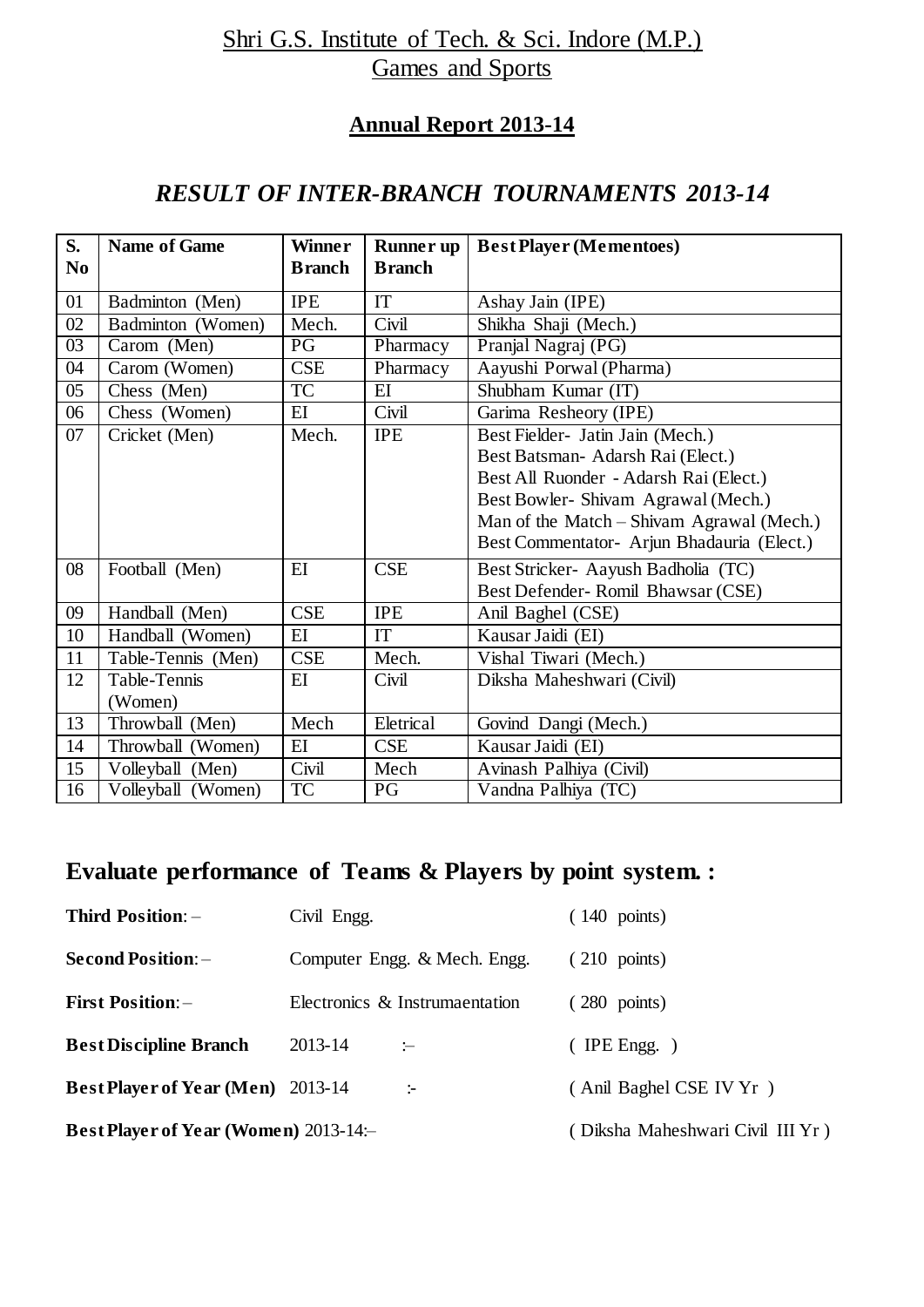# **2. Students Sports Committee**

### **Core Committee 2013-14**

| President             | <b>Anvesh Pratap Singh</b>                  | CIVIL (IV year)         |
|-----------------------|---------------------------------------------|-------------------------|
| Secretary             | Prem Pradeep Gaur                           | IPE (IV year)           |
| Core committee Member | Arush Sharma                                | $IPE$ (IV year)         |
| Core committee Member | Ashish Minj                                 | CSE (IV year)           |
| Core committee Member | Aditya Sharma                               | EE (IV year)            |
| Core committee Member | Sulabh Sharma                               | IPE (IV year)           |
| Core committee Member | Pooja Yadav                                 | B.Pharmacy (III yr)     |
| Core committee Member | Raghuvendra S Pal III yr                    | B.Pharmacy (III yr)     |
|                       | <b>Branch Sports Representative 2013-14</b> |                         |
|                       |                                             |                         |
| <b>Branch</b>         | <b>Boys</b>                                 | <b>Girls</b>            |
| Civil Engg.           | Akshay Mahajan III yr                       | Sonam Tantuvoy IV yr    |
| Mech. Engg.           | Tanmay Parikh IV yr                         | Pratima Shukla IV yr    |
| Electical Engg.       | Abhishek Solanki IV yr                      | Charu Sakhlecha IV yr   |
| BioMedical Engg.      | Vikas Patidar                               | Poonam Pawar IV yr      |
| Instru. Engg          | Suresh Khedekar IV yr                       | Pratibha Kaithal IV yr  |
| T.C Engg.             | Akash Dixit IV yr                           | Vandna Palhaiya II yr   |
| I.T.Engg.             | Arun K Uikey IV yr                          | Mayuri Tanksale IV yr   |
| I.P Engg              | Siddhant Mohite IV yr                       | Rashi Jadhav III yr     |
| <b>Computer Engg</b>  | Anil Baghel IV yr                           | Ruchika Chari IV yr     |
| <b>MCA/MBA</b>        | Pradeep Rajput II yr                        | Prachi Singh II yr      |
| Pharmacy              | Santosh Patidar                             | Neha Sikka IV yr        |
| P.G. Course           | Rahul Zadon M.E. II yr<br>Manoj Pandram     | Varsha kumre M.E. II yr |

#### **3-** *Achievement of Institute Teams in RGPV/DAVV Inter Collegiate Tournaments*

| <b>S.N.</b>     | Game             | Organized by             | <b>Achievements</b> |
|-----------------|------------------|--------------------------|---------------------|
| $\overline{01}$ | Handball (W)     | <b>SGSITS</b> Indore     | Winner              |
| $\overline{02}$ | Handball (M)     | <b>SGSITS</b> Indore     | Runner-up           |
| 03              | Chess $(M)$      | Prestige Inst. Indore    | Winner              |
| 04              | Table Tennis (W) | Dadaji Institute Khandwa | Winner              |
| 05              | Taikwando (W)    | Vaishnav Inst. Indore    | Winner              |
| 06              | Kho kho          | Svce                     | Runner up           |
| 07              | <b>Badminton</b> | Astral                   | Runner up           |

# **4-** *Achievement of Institute Teams in National/State Level Inter Collegiate Tournaments*

| S.N | Game              | Jrganized by                            | Achievements  |
|-----|-------------------|-----------------------------------------|---------------|
| vι  | Chess (M $&$<br>W | Mittal<br>Inst. Jaipur<br>.axm<br>Niwas | TTT<br>Winner |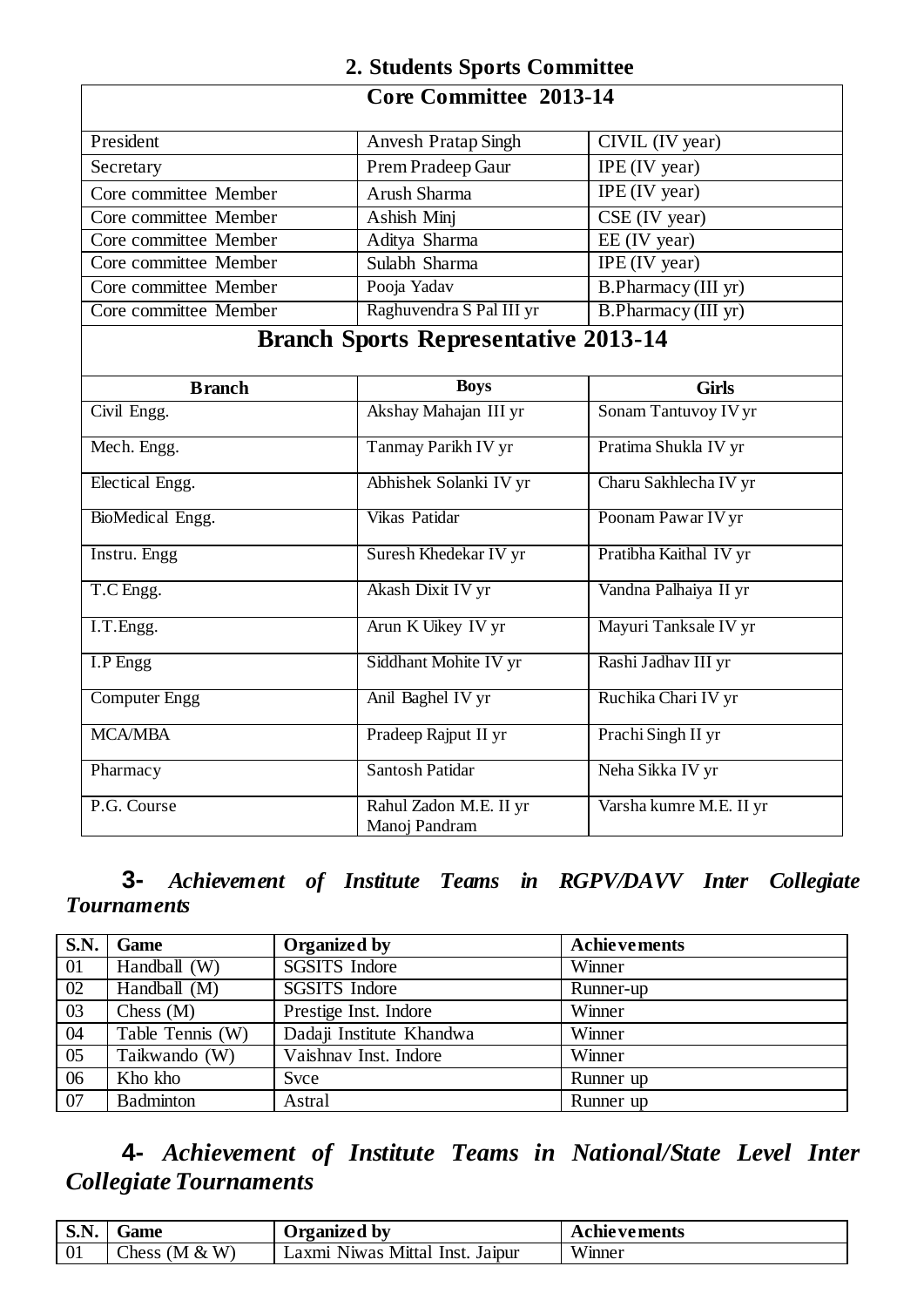| $\sim$<br>$U \sim$ | $\Lambda$ / $\mu$<br>. .ricker<br>. .<br>______ | stītut<br>siria<br>$\sim$<br>ın<br>UUa<br>. .<br>.<br>___<br>$\sim$ $\sim$ | 111<br>. UF<br>առ.<br>็นเ<br>the contract of the contract of the contract of the contract of the contract of |
|--------------------|-------------------------------------------------|----------------------------------------------------------------------------|--------------------------------------------------------------------------------------------------------------|
|--------------------|-------------------------------------------------|----------------------------------------------------------------------------|--------------------------------------------------------------------------------------------------------------|

## **5. Following players of our Institute represented Indore Nodal in RGPV State Level Tournament**

| S.N.            | Game               | <b>Achievements</b> | <b>Selected Player of Our Institute in</b> |
|-----------------|--------------------|---------------------|--------------------------------------------|
|                 |                    |                     | <b>Indore Nodal Team.</b>                  |
| 01              | Badminton (Men)    | Winner              | Aashay Jain                                |
| 02              | Badminton (Women)  | participation       | Sikha Shaji                                |
| 03              | Handball (Women)   | Winner              | Preeti Singh                               |
|                 |                    |                     | Pratibha Kaithal                           |
|                 |                    |                     | Pratima Shukla                             |
|                 |                    |                     | Pooja Yadav                                |
|                 |                    |                     | Mayuri budhe                               |
|                 |                    |                     | Versha Kumre                               |
| 04              | Handball (Men)     | Winner              | Abhishek Solanki                           |
|                 |                    |                     | Deepraj Balke                              |
|                 |                    |                     | Tanay Shah                                 |
| $\overline{05}$ | Volleyball (Women) | Runner              | Vandan Palhia                              |
| 06              | Football (Men)     | Participation       | <b>Buden Motik</b>                         |
|                 |                    |                     | Yogendra Singh                             |
|                 |                    |                     | Sidhart Mohite                             |
|                 |                    |                     | Sameer Dalodiya                            |
| 07              | Kho-Kho (Men)      | Runner up           | Vijay Ganava                               |
|                 |                    |                     | Govind Meena                               |
|                 |                    |                     | Prem More                                  |
| $\overline{08}$ | Kho-Kho (Women)    | Runner up           | Vandna Arya                                |
|                 |                    |                     | Jai Kuwar Parmar                           |
| 09              | Lawn Tennis        | Winner              | Saurabh Aznar                              |
|                 |                    |                     |                                            |
| $\overline{10}$ | Taikwando (W)      | Winner              | Merul Bhatiya                              |
| 11              | Swimming (M)       | Particapation       | Dwaj Pratap S. Bhadauria                   |
| $\overline{12}$ | Table Tennis (W)   | Winner              | Dikah Maheshwari                           |
|                 |                    |                     | Kamayani Sharma                            |

### **6. Following players of our Institute represented Madhya Pradesh & RGPV in Inter University Tournament, bringing good name to our institute:**

| S.N.            | Name of Players     | <b>Branch</b>            | Name of Game      | Remark                     |
|-----------------|---------------------|--------------------------|-------------------|----------------------------|
| 01              | Raghuvendra S. Pal  | <b>B.Pharmacy III Yr</b> | Karate (Men)      | <b>National Tournament</b> |
| 02              | Abhinav Shrivastava | <b>B.Pharmacy III Yr</b> | Karate (Men)      | <b>National Tournament</b> |
| 03              | Merul Bhatia        | <b>IPE III</b> Yr        | Taikwando (Women) | <b>RGPV</b> Bhopal         |
| 04              | Abhishek Solanki    | Elecrical IV Yr          | Handball (Men)    | <b>RGPV Bhopal</b>         |
| $\overline{05}$ | Deepraj Balke       | CSE I Yr                 | Handball (Men)    | <b>RGPV</b> Bhopal         |
| 06              | Pratima Shukla      |                          | Handball (Women)  | <b>RGPV Bhopal</b>         |
| $\overline{07}$ | Mayuri Budhe        |                          | Handball (Women)  | <b>RGPV</b> Bhopal         |
| $\overline{08}$ | Preeti Singh        | IT                       | Handball (Women)  | <b>RGPV</b> Bhopal         |